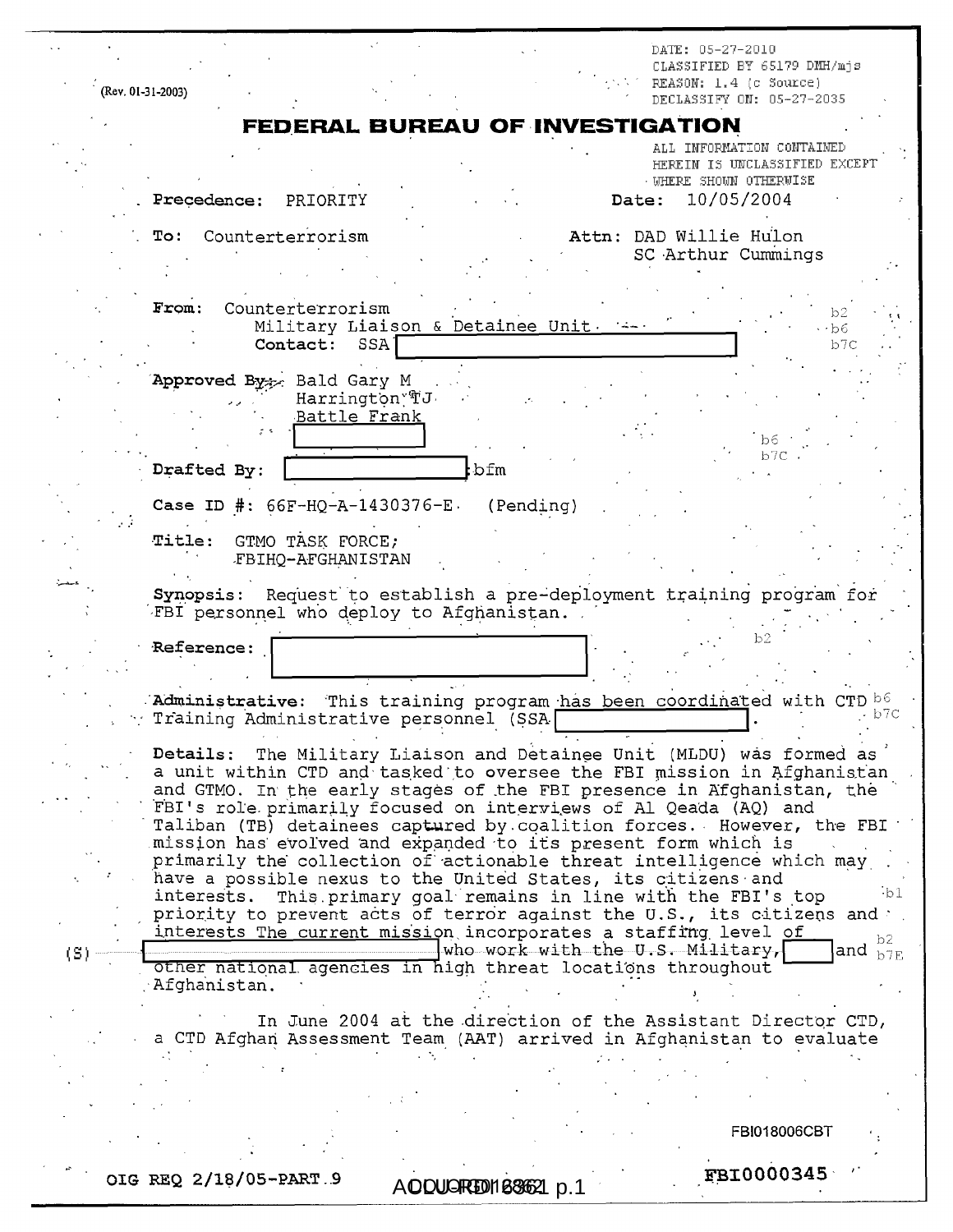To: Counterterrorism From: Counterterrorism<br>Re: 66F-HQ-A-1430376-E, 10/05/2004 Re: 66F-HQ-A-1430376-E, 10/05/2004 .

'the FBI mission in Afghanistan and the risk our personnel are exposed to in fulfilling that mission. ,One.of the recommendations made by the AAT was to provide a more comprehensive and realistic training program for all personnel'prior to deployment to Afghanistan.

MLDU has worked in conjunction.with CTD Executive Staff to develop a comprehensive training plan which can be provided to all Field Office and FBIHQ personnel who deploy to Afghanistan throughout the year: A central training objective is the desire to make the training mission-specific to the needs of FBI agents and support personnel deploying to Afghanistan. Furthermore, this training is to be distinct from the training currently offered to FBI personnel deploying to Iraq for two reasons: FBI personnel in Afghanistan often operate as part of military units widely dispersed throughout the theater. They are also tasked with a broad range of responsibilities to include, the investigations of IED attacks against  $U.S.$  personnel, Foreign Police training, and assistance to the U.S. military on • missions where a clearly defined counterterrorism nexus exists.

Based on the proposed practical training program, MLDU has identified Camp Williams, Utah as the location best suited to meet training objectives.

. MLDU initially conducted a feasibility study using Quantico a training location. However, on 09/30/04, SSA CTD Executive Watch - Training, advised there was a  $^{16}$ shortage of available housing at Quantico due to the new agent. staffing commitments. On  $10/01/04$ , Unit Chief Firearms Unit and SSA advised that the Quantico ranges could not accommodate the type of firearms training requested for Afghanistan personnel which included-, .223 firearms drills, convoy protection and shooting under low light conditions (many SSE's are conducted in'the early morning hours with' limited day light).  $b6$ b7C

On 09/30/04, SSA-<br>
contacted-Salt Lake City Division ASAC Kevin Fryslie. ASAC Fryslie advised that Salt Lake Gity would be willing to host the proposed training as well as provide logistical support.

There are several-factors behind the selection of Camp' Williams for the Afghanistan pre deployment training:

> Camp Williams is the home base for the U.S. Army 19th Special Forces Group (SFG). The 19th SFG has deployed to Afghanistan. FBI personnel often work in concert with SF personnel in Afghanistan and a familiarity with SF operations is essential.

> > FBI018007CBT

**. OIG REQ 2/18/05-PART 9 <b>FBI0000346** 

AODUGREDI 636631 p.2

2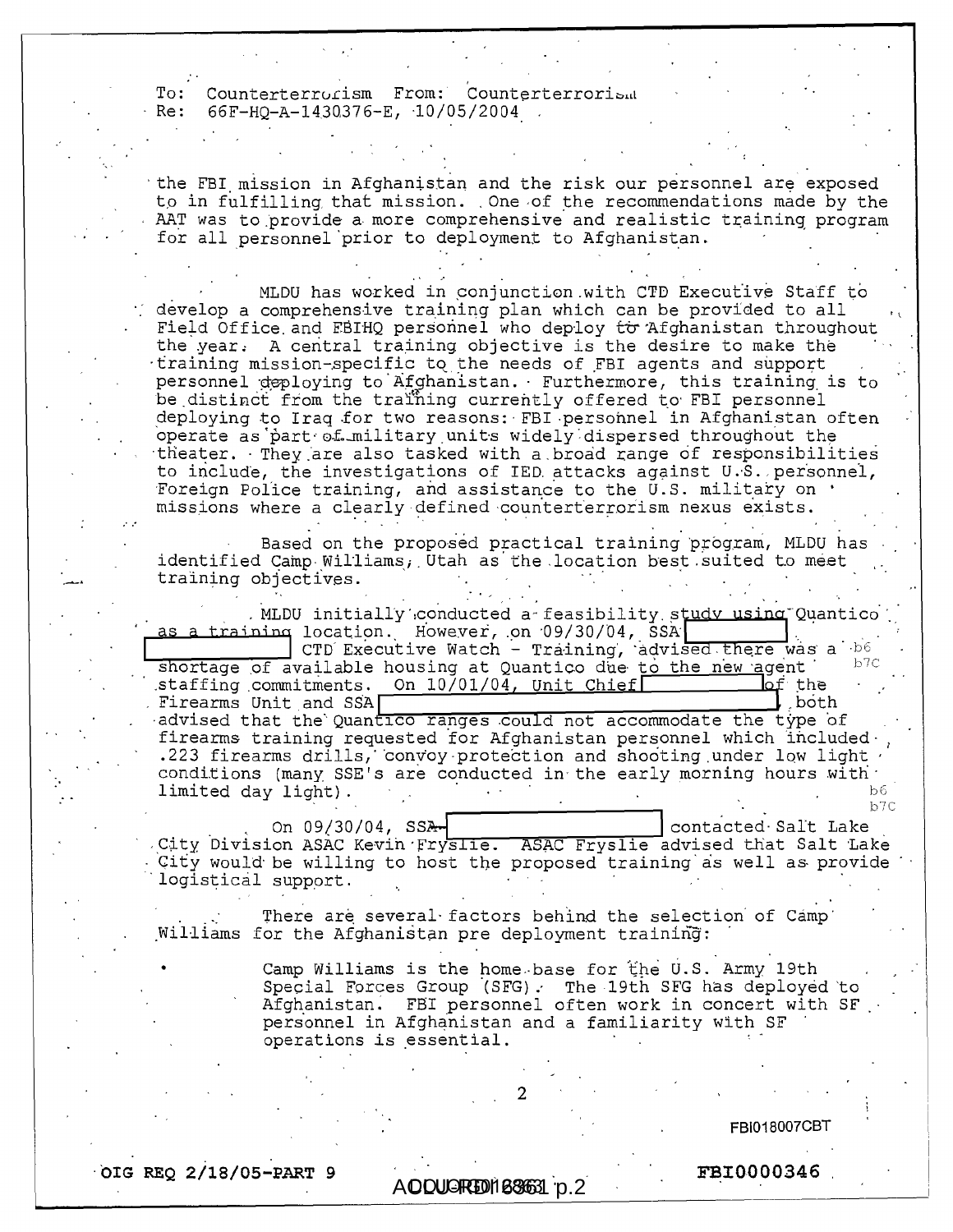To: Counterterrorism From: Counterterrori... Re: 66F-HQ-A-1430376-E, 10/05/2004.

> . Camp Williams, Utah has elevation, geographical and topographical surroundings which simulate the Afghanistan theater of operations. DoD entities specifically train in Utah for this reason and exposing prospective FBI TDY. personnel to this environment will help facilitate training goalS. • '

The firearms training facility at Camp Williams is designed to accommodate M4 familiarization, low light firearms training, force protection,and convoy familiarization.- Because of the limited space and size of the ranges at 'Quantico, none tof this training can be conducted at Quantico.

Camp Williams has a driving course for convoy and force protection. drills.

The 19th SFG has agreed to assist the FBI in conducting training by providihg instructors for several of the courses, to include force protection, convoy procedures, field medical'trauma, and helicopter,familiarization and safety.' (agents utilize helicopter aircraft for deployment . to SSE locations)

The.training will take 4,days, with 1 day. allowance for travel prior to the start of training and 1 day allowance for travel upon completion of training for a total of 6 days. MLDU is requesting pre deployment training 3 times per year for all personnel.deplcying, to Afghanistan.

## **COST ANALYSIS**

**Per Diem and lodging for Salt Lake City:'** 

Lodging  $$79.00$  MIE  $$39.00 = $118.00$ 

Requesting training for 20 agents lodging and MIE is  $$2,360.00$  per day  $x \overline{6}$  days = \$14,160.00

**Vehicle** Rental: (per Hertz. Car 'Rental) The rate is \$91.00 per day plus taxes x 5 vehicles = \$455 per day x 6 days =  $$2,730.00$  plus taxes.

**Projected Cost of Training.for each Rotation for 20 BU personnel (this includes the cost of 4 participating instructors ):** 

 $\cdot$  3  $-$ 

FBI018008CBT

**OIG REQ 2/18/05-PART-9 FBI0000347** 

AO DUG REDI 188631 p.3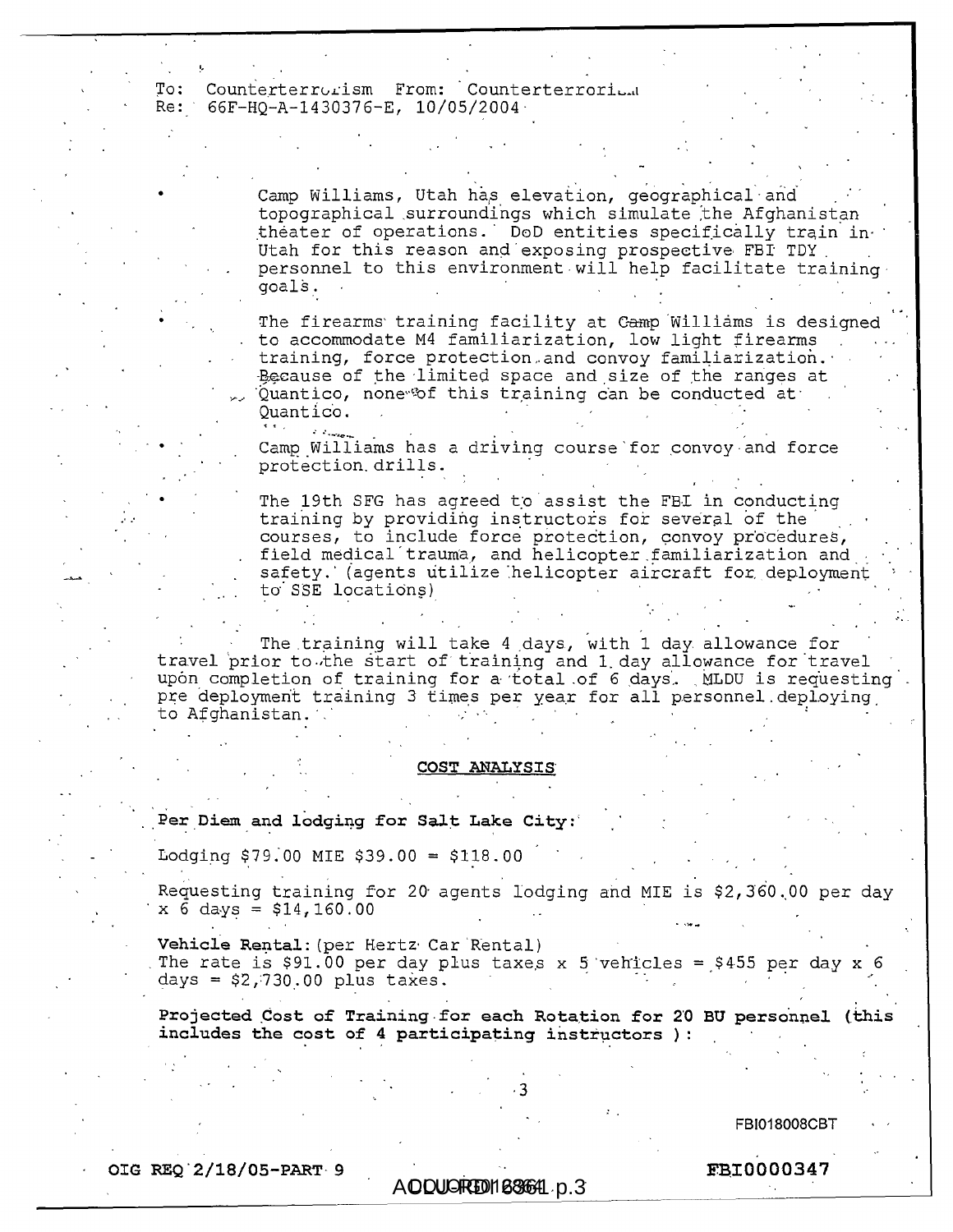To: Counterterrorism. From: Counterterroriz-a Re: 66F-HQ-A-1430376-E, 10/05/2004

## $$16,890.00$

## **Instructors**

MLDU•in.conjunction with ,SU, have requested through SU and the 19th Special Forces Group at Camp Williams to assist in the vast majority of training in the areas of evidence-collection, explosive ordinance, firearms training, -force protection, survival/ evasion/ resistance/ escape training, and field medical. trauma.

## **Pre-Deployment Training Syllabus —.\_forFBI Personnel/ Afghanistan**

1. Afghanistan Awareness **1. Estimated Course Time (ECT)** 3hrs  $\frac{100}{b7}$ (Instructors: SSA) [SSA] a. Islam b. Culture of Near East c. Military History of Afghanistan d. The Enemy •2. FBI Mission .ECT **l'** 3**hrs** b7c •<sup>y</sup> (Instructors: SSA a. CTD. Focus b. Specific Roles c. Sensitive Site Exploitation (SSE) Interviews d. SSE's e,.Report Writing/Classification.. f. Current Intel a. U.S.,Led Coalition: Combined Joint Task. Force 76 **ECT lhrs** b6  $(Instructor: SSA)$ 4'. Other 'GOvernment ' Agencies (Instructors:, SSAI  $\mathbf{a}$  . b. DIA c. DOCEX d. CITE e. :DEAf. MI **ECT** 1hr  $b6$ b7C bJ 4 FBI018009CBT 1 a. Mission b. Units  $\cdot$  .c. FBI Role' , d. Command Structure (Centcom, SOCOM, CFC.:.) e. Military Etiquette (Ranks, Insignia and Protocol)

**OIG REQ 2/18/05-PART 9 FBI0600348** 

(S).

AQDUGREDI168651 p.4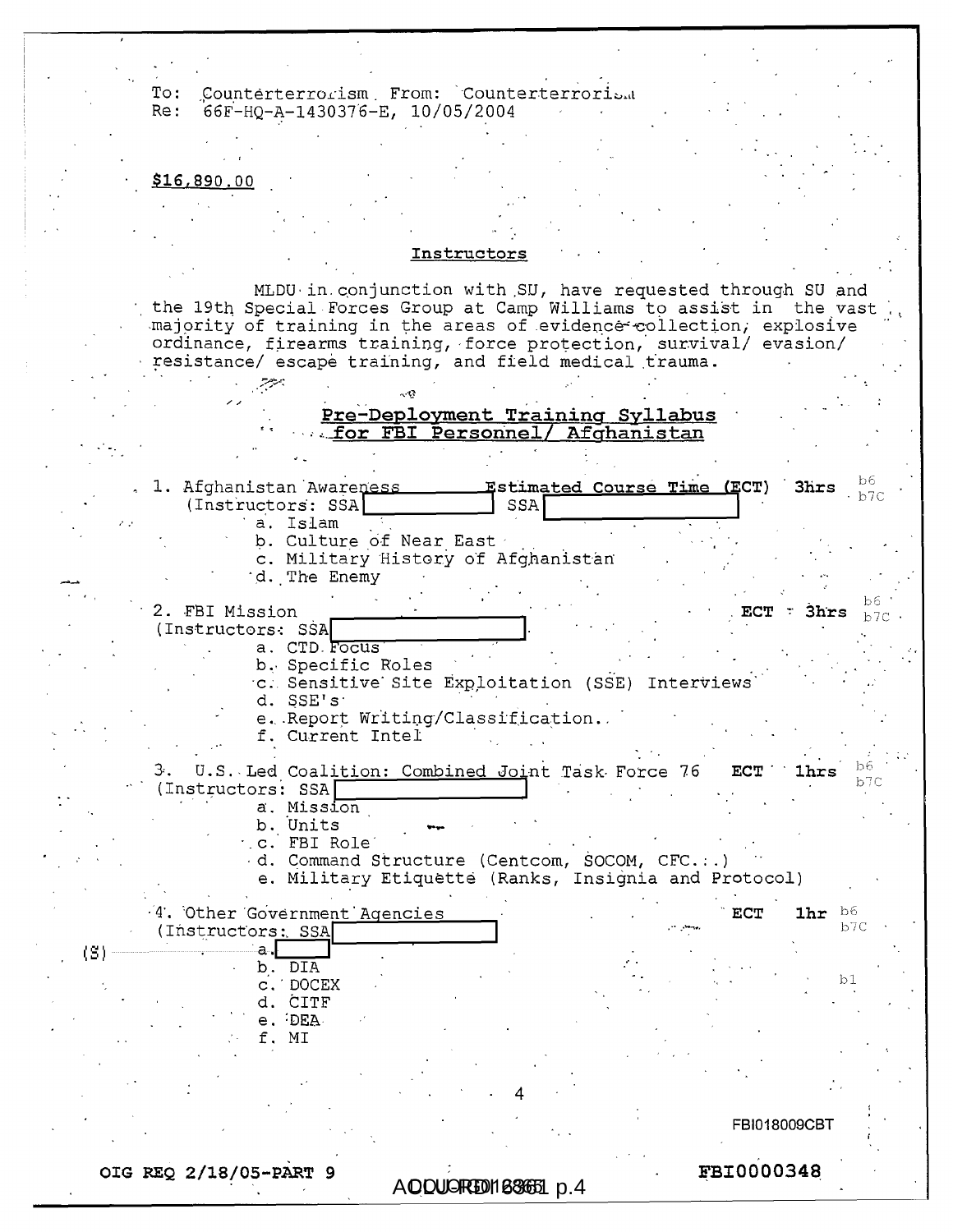To: Counterterrulism From: Counterterroriled  $R$ e: 66F-HQ-A-1430376-E, 10/05/2004

• '5 -Evidence Collection .ECT 6hrs'b6 SU; SU ERT Coordinator) a. General Collection Procedures b. DNA Recovery c. Post Mortem Finger Printing d. Blood Evidence e. Gun/Explosive Residue Collection f. Electronic Evidence Collection g. MAFIS/ JABS Training . • '-2-7-'; re. 6. Explosive , Ordinence - ECT 2hrs b7C (Instructors: SABT) a. Identification of Improvised Explosive Devices and Components b. Collection of Explosive Fragments and Residue c. Role of CEXC-A **Force Protection Force Protection Force Protection** .19th SFG, SU 'FBI-SWAT) a. FBI•Shooting Policy.<br>b. Force Protection Concepts c. Tactical Driving. d. 'Tactical Bail Out e: Convoy Procedures d.•Convoy Communications 1. Familiarization with PRC 117's and PRC 148's • 8. Firearms Training . The contract of the second state of the second state of the second state of the second state of the second state of the second state of the second state of the second state of the second state of the (Instructors: 19th SFG, SU PFI) a. M-4 Familiarization/Qualifications b. M-4 Familiarization NVGc. Glock Pistol Qualifications d, Field Cleaning\_of Weapons 9. Survival, Evasion, Resistance, Escape training ECT 4hrs (Instructors: 19th SFG) 10. Administrative ECT 2hrs b6 , •(Instructors:-SSA1  $b7c$ a. Legal b. T & A/Pay Roll Matters FB1018010CBT

OIG REQ 2/18/05-PART 9 **FBI30000349** 

AODUGREDI168661 p.5